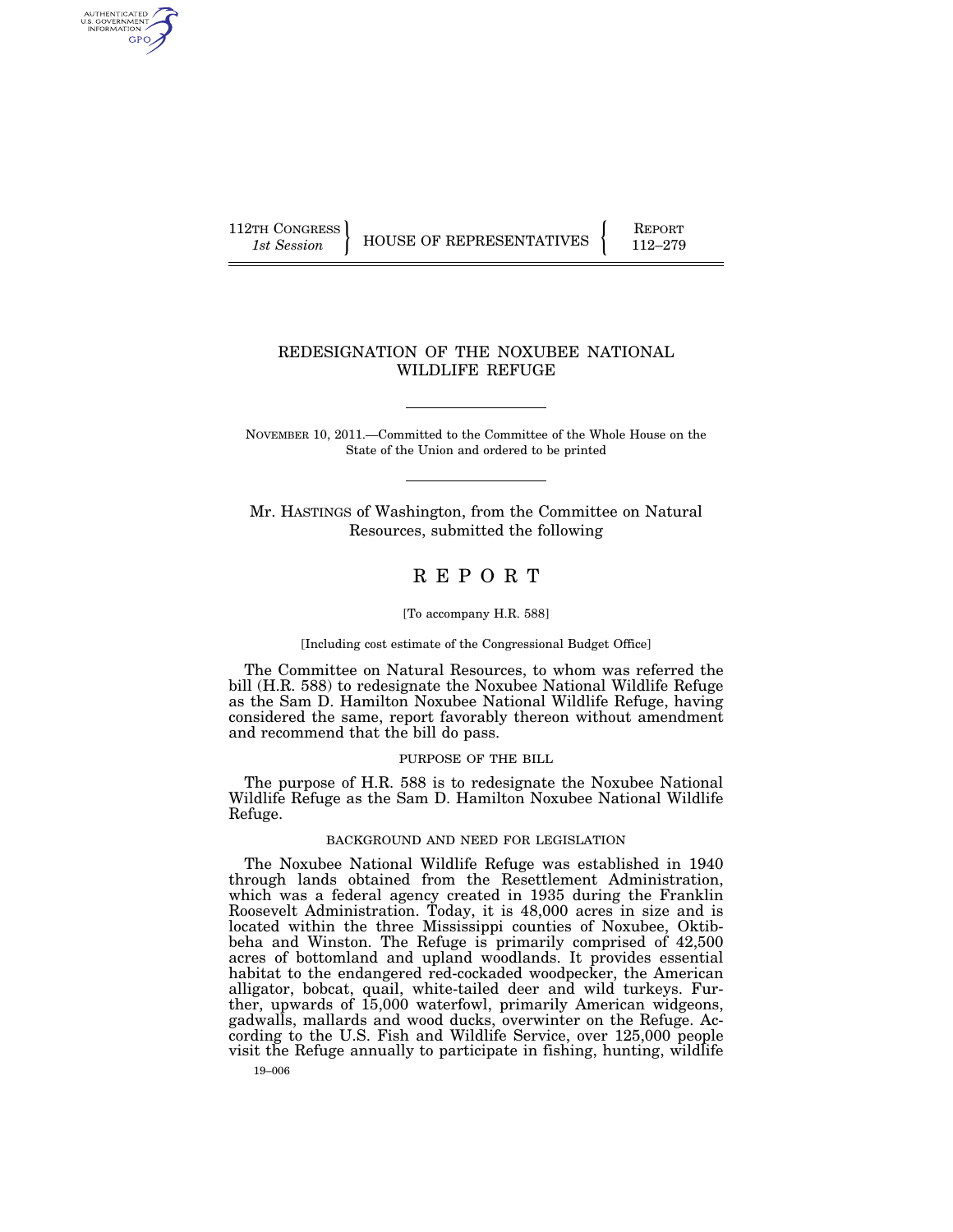observation, wildlife photography and environmental education. In addition, Noxubee serves as an outdoor classroom for Mississippi State University and other local educational institutions.

The son of a U.S. Air Force pilot, Sam D. Hamilton was born in 1955 in Lawrenceville, Georgia, and grew up in Starkville, Mississippi. His first job outdoors was at the Noxubee National Wildlife Refuge where he learned how to band wood ducks and Canada geese, to build waterfowl pens and to appreciate the value of managing wildlife habitat. Hamilton was a 1977 graduate of Mississippi State University and had a distinguished 30-year career with the U.S. Fish and Wildlife Service. Prior to his confirmation as Director, he served as Regional Director of the Service's Southeast Region in Atlanta, Georgia, where he successfully managed a \$484 million dollar budget, 1,500 federal employees, 128 national wildlife refuges and more than 350 federally-listed threatened and endangered species.

Sam Hamilton was selected as Director of the U.S. Fish and Wildlife Service by President Barack Obama and was sworn in as its 15th Director of the Service on September 15, 2009. Tragically, Hamilton died of a heart attack on February 20, 2010, at the age of 54. Secretary of the Interior Ken Salazar described Hamilton as, "a friend, a visionary and a professional whose years of service and passionate dedication to his work have left an indelible mark on the lands and wildlife we cherish.''

H.R. 588 would rename the Noxubee National Wildlife Refuge in Mississippi as the Sam D. Hamilton National Wildlife Refuge. An identical proposal, S. 266, was introduced on February 3, 2011, by Senator Thad Cochran (R-MS). The National Fish and Wildlife Foundation has awarded a grant of \$100,000 to the Friends of the Noxubee Refuge for new signs and any other capital improvements that may be necessary to rename the refuge.

#### COMMITTEE ACTION

H.R. 588 was introduced on February 9, 2011, by Congressman Gregg Harper (R–MS). The bill was referred to the House Committee on Natural Resources, and within the Committee to the Subcommittee on Fisheries, Wildlife, Oceans, and Insular Affairs. On April 7, 2011, the Subcommittee on Fisheries, Wildlife, Oceans, and Insular Affairs held a hearing on the bill. On October 5, 2011, the Full Resources Committee met to consider the bill. The Subcommittee on Fisheries, Wildlife, Oceans, and Insular Affairs was discharged by unanimous consent. No amendments were offered, and the bill was ordered favorably reported to the House of Representatives by unanimous consent.

#### COMMITTEE OVERSIGHT FINDINGS AND RECOMMENDATIONS

Regarding clause  $2(b)(1)$  of rule X and clause  $3(c)(1)$  of rule XIII of the Rules of the House of Representatives, the Committee on Natural Resources' oversight findings and recommendations are reflected in the body of this report.

#### COMPLIANCE WITH HOUSE RULE XIII

1. Cost of Legislation. Clause 3(d)(1) of rule XIII of the Rules of the House of Representatives requires an estimate and a compari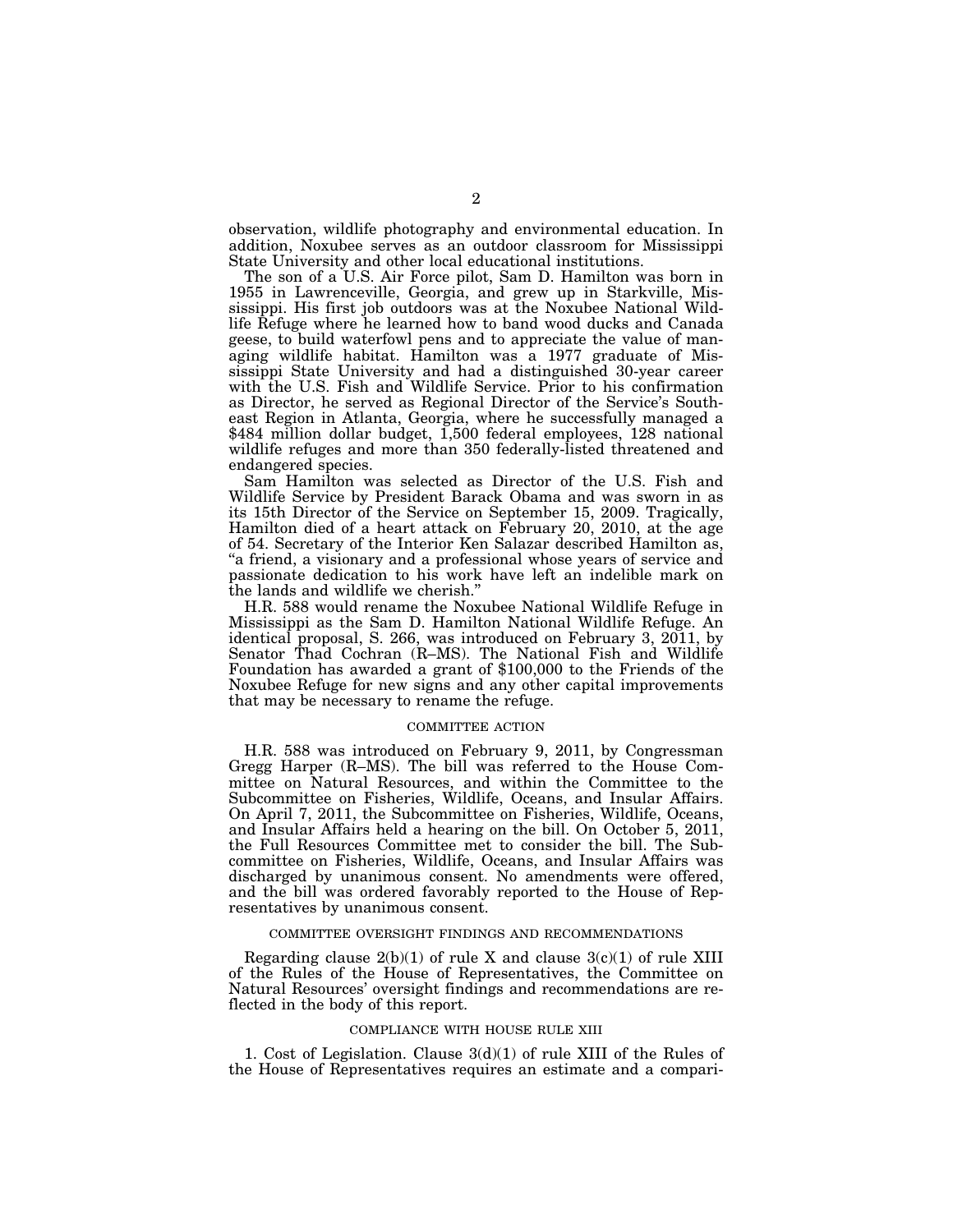son by the Committee of the costs which would be incurred in carrying out this bill. However, clause  $3(d)(2)(B)$  of that rule provides that this requirement does not apply when the Committee has included in its report a timely submitted cost estimate of the bill prepared by the Director of the Congressional Budget Office under section 402 of the Congressional Budget Act of 1974. Under clause 3(c)(3) of rule XIII of the Rules of the House of Representatives and section 403 of the Congressional Budget Act of 1974, the Committee has received the following cost estimate for this bill from the Director of the Congressional Budget Office:

#### U.S. CONGRESS, CONGRESSIONAL BUDGET OFFICE, *Washington, DC, October 25, 2011.*

Hon. DOC HASTINGS, *Chairman, Committee on Natural Resources, House of Representatives, Washington, DC.* 

DEAR MR. CHAIRMAN: The Congressional Budget Office has reviewed H.R. 588, a bill to redesignate the Noxubee National Wildlife Refuge as the ''Sam D. Hamilton Noxubee National Wildlife Refuge," as ordered reported by the House Committee on Natural Resources on October 5, 2011.

CBO estimates that enacting this legislation would have no significant impact on the federal budget and would not affect direct spending or revenues; therefore, pay-as-you-go procedures do not apply. The bill contains no intergovernmental or private-sector mandates as defined in the Unfunded Mandates Reform Act and would not affect the budgets of state, local, or tribal governments.

On July 6, 2011, CBO transmitted a cost estimate for S. 266, an act to redesignate the Noxubee National Wildlife Refuge as the "Sam D. Hamilton Noxubee National Wildlife Refuge," as ordered reported by the House Committee on Natural Resources on June 15, 2011. The two pieces of legislation are similar, and the estimated costs are the same.

If you wish further details on this estimate, we will be pleased to provide them. The CBO staff contact is Jeff LaFave.

Sincerely,

# DOUGLAS W. ELMENDORF, *Director.*

2. Section 308(a) of Congressional Budget Act. As required by clause  $3(c)(2)$  of rule XIII of the Rules of the House of Representatives and section 308(a) of the Congressional Budget Act of 1974, this bill does not contain any new budget authority, spending authority, credit authority, or an increase or decrease in revenues or tax expenditures. CBO estimates that enacting this legislation would have no significant impact on the federal budget and would not affect direct spending or revenues; therefore, pay-as-you-go procedures do not apply.

3. General Performance Goals and Objectives. As required by clause  $3(c)(4)$  of rule XIII, the general performance goal or objective of this bill is to redesignate the Noxubee National Wildlife Refuge as the Sam D. Hamilton Noxubee National Wildlife Refuge.